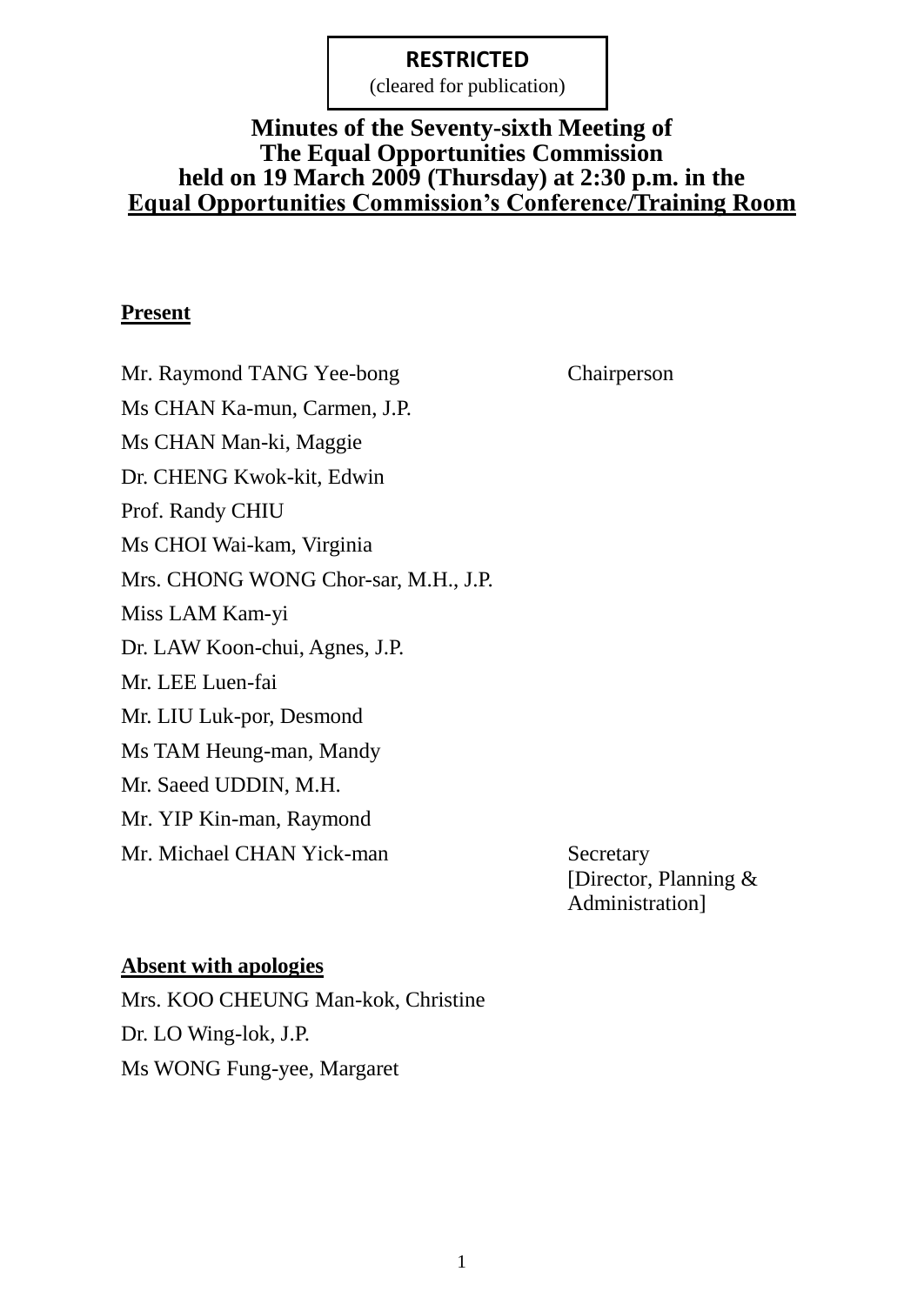(cleared for publication)

## **In attendance**

Mr. Herman POON Lik-hang Chief Legal Counsel [CLC]

Miss Kerrie TENG Yee-san Accountant [ACCT] Miss Gloria YU Wai-ling Senior Equal Opportunities

Mr. Joseph LI Siu-kwai Director, Operations [D(Ops)] Dr. Ferrick CHU Chung-man Head, Policy and Research [HPR] Ms Shana WONG Shan-nar Head, Corporate Communications and Training [HCCT] Officer, Administration &

Personnel [SAP]

## **I. Introduction**

1. The Chairperson (C/EOC) welcomed all Commission Members (Members) to the  $76<sup>th</sup>$  Meeting.

2. Apologies for absence were received from Mrs. Christine KOO CHEUNG Man-kok, Dr. LO Wing-lok and Ms Margaret WONG Fung-yee due to clash of meetings/other engagements.

3. C/EOC informed the Meeting that a press release would be issued after the meeting to highlight major areas of work carried out since the last meeting and discussed at this meeting.

# **II. Confirmation of Minutes**

(Agenda Item No. 1)

4. The Minutes of the  $75<sup>th</sup>$  Meeting held on 18 December 2008 were confirmed without amendments.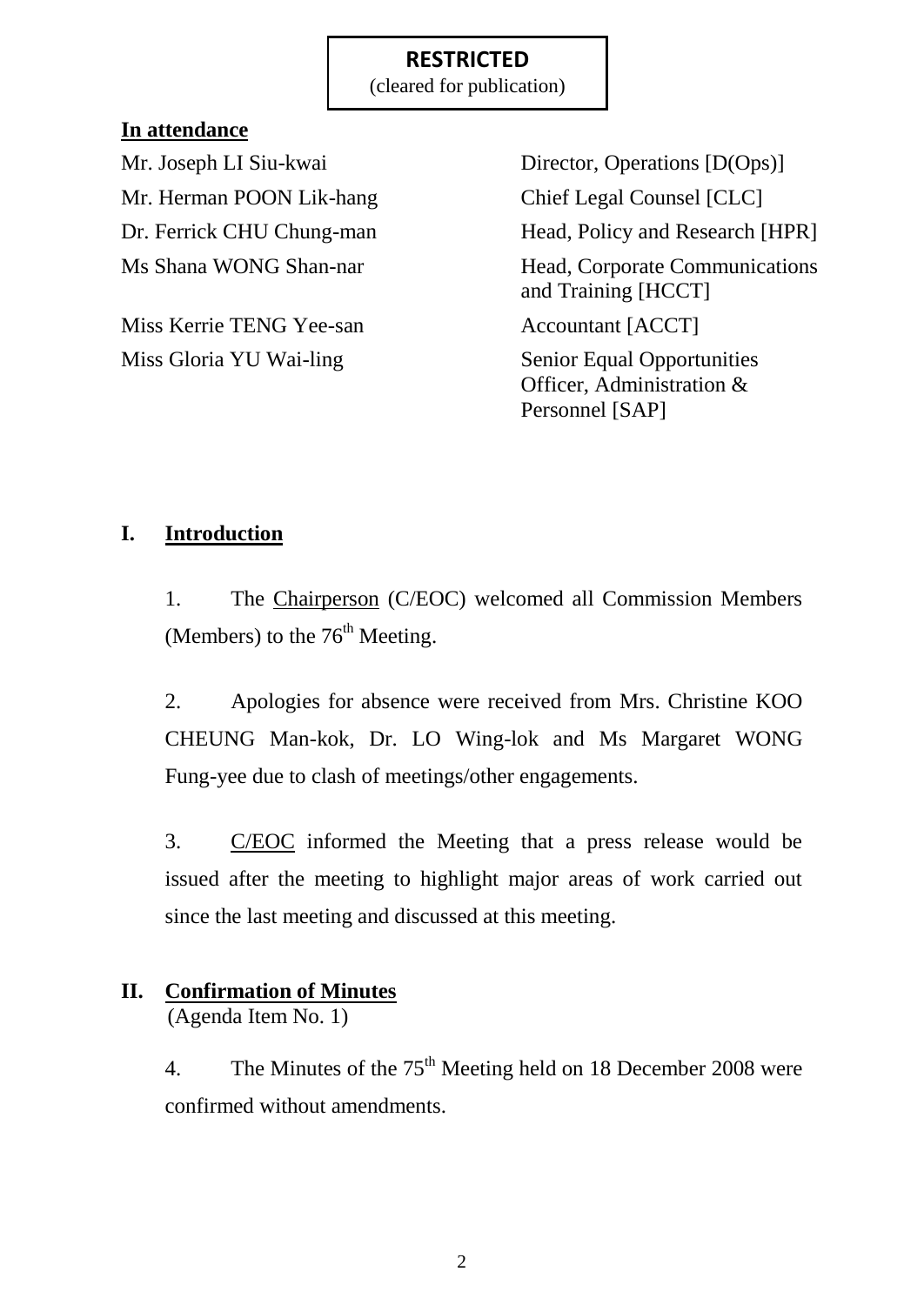(cleared for publication)

#### **III. Matters Arising**

(Agenda Item No. 2)

## **Update on Progress of Formal Investigation on Accessibility in Certain Publicly Accessible Premises**

(Para 5 and 6 of Minutes of the  $75<sup>th</sup>$  Meeting)

5. D(Ops) provided a verbal update on the progress of the Formal Investigation on Accessibility in Certain Publicly Accessible Premises (Formal Investigation). He said that some management of facilities / estates had provided detailed responses to individual inspection reports with improvements made or planned while some had provided less elaborated responses. In general, a number of improvements had been carried out in respect of access for the wheelchair-bound and the visually-impaired in the past years, though more had to be done for the hearing-impaired. In addition, there were connection issues identified between facilities provided by different agencies.

6. D(Ops) continued that the preliminary draft report incorporating extracts of focus group discussions and a report on technical aspects would be ready by the end of March for the Working Group's consideration after sorting out some further details with agencies concerned. The Working Group would consider issues identified before the report was finalized for Members' advice.

## *(Mrs. CHONG WONG Chor-sar joined the Meeting at this juncture.)*

7. In response to a linkage problem in a site raised by a Member, D(Ops) informed that the EOC had power to initiate an investigation on the site under the EOC"s normal self-initiated investigation procedures, though the site named was not one of those included in the Formal Investigation.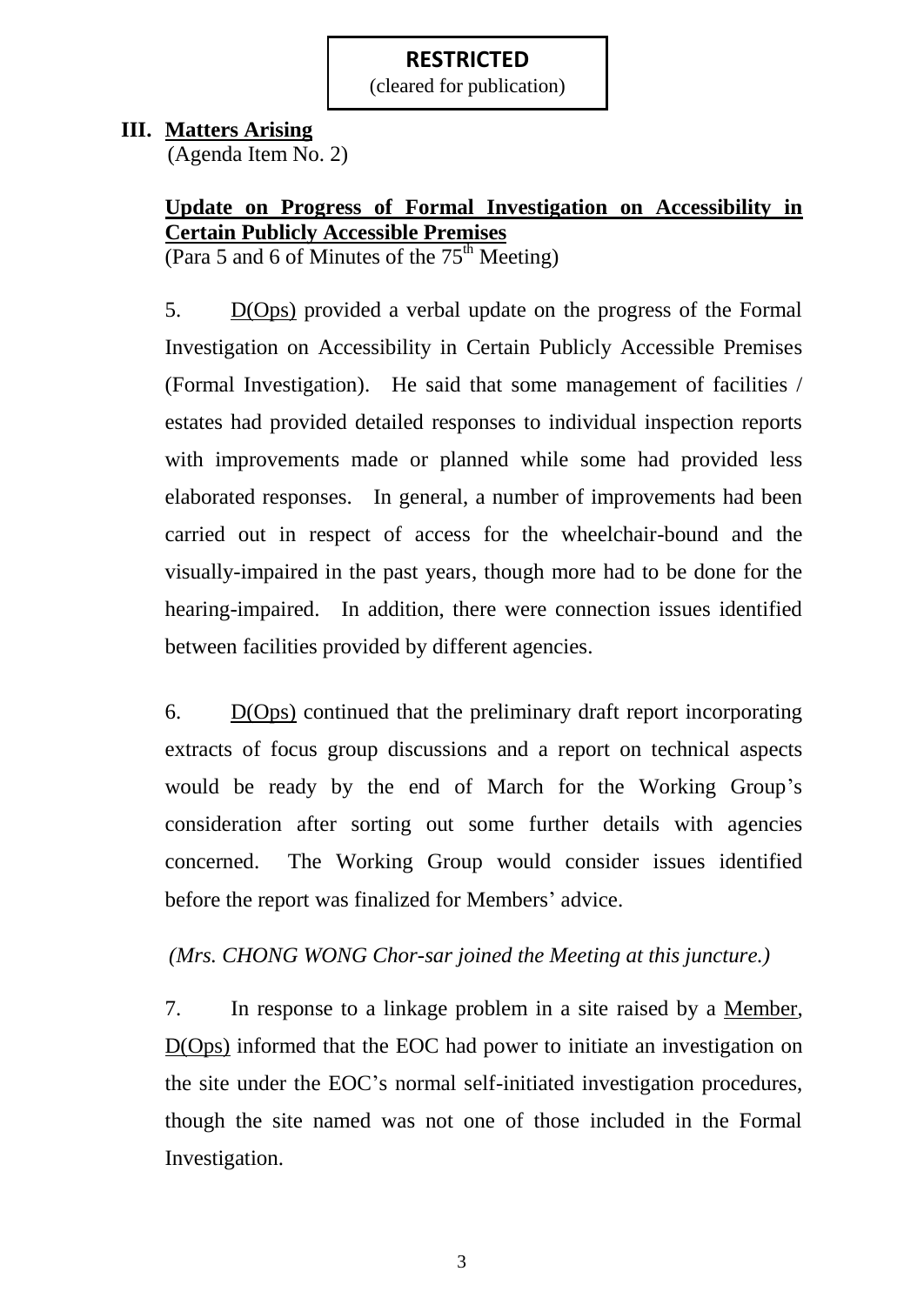(cleared for publication)

#### **Equal Pay for Work of Equal Value**

(Para 7 of Minutes of the  $75<sup>th</sup>$  Meeting)

8. DPA updated the Meeting that after about two years' continuous efforts, the Equal Pay for Work of Equal Value (EPEV) project was near completion. EPEV publications including an easy read guide, a main guide for employers and 3 supplementary booklets had been developed and tabled for Members' reference and retention. The same had been uploaded to EOC"s website and hardcopies would be sent to stakeholders shortly. External communication/training sessions for human resources practitioners were planned in the latter half of March 2009. Meetings were also in progress with management consultants and professional institutions including the Institute of Human Resource Management to brief them of EOC"s work in this area so that they could provide support and advice to employers who might need help on this subject. C/EOC encouraged Members to help promote the guides tabled in their workplace. In case more guide books were needed, Members were welcome to contact the office for arrangement.

## *(Ms Carmen CHAN joined the Meeting at this juncture.)*

# **Update on Public Consultation on Code of Practice on Employment under the Race Discrimination Legislation**

(Para 20 of Minutes of the  $75<sup>th</sup>$  Meeting)

9. C/EOC updated Members on the latest progress of the public consultation on the Code of Practice on Employment (the Code) under the Race Discrimination Legislation (RDO). He said that the consultation had reached the final stage with more than 50 consultation and briefing sessions held and around 5000 members of the public participated. There were both verbal and written suggestions received. The Code would be fine-tuned where appropriate based on suggestions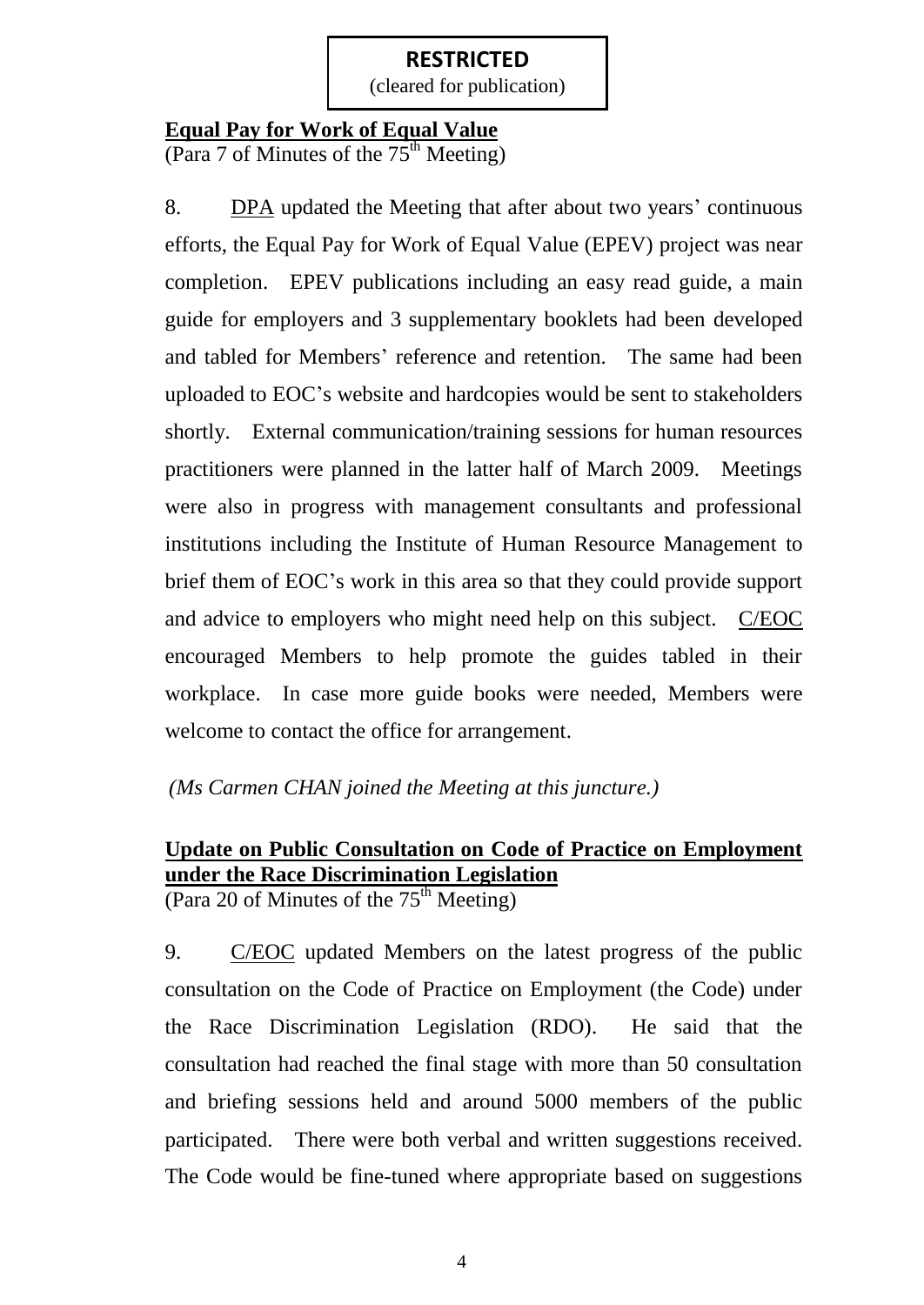(cleared for publication)

received for Members" endorsement in a Special Meeting likely to be held in April 2009 before submission to the Legislative Council for negative vetting. It was hoped that the Code would be ready for gazettal in May or June 2009 and would become effective when the RDO commenced full operation expected to be around mid-2009.

## **IV. New Agenda Items**

**Report on "Thematic Household Survey on Racial Acceptance"** (EOC Paper No. 1/2009; Agenda Item No. 3)

10. HPR reported to Members on the progress of the "Thematic Household survey on Racial Acceptance", which was a part of the Census and Statistics Department"s Thematic Household Survey Scheme. The survey findings had been presented at the  $54<sup>th</sup>$  Public Education and Research Committee (PERC) Meeting on 22 January 2009. The survey report attached at Annex B to EOC Paper No. 1/2009 had incorporated comments made by PERC Members and endorsed by the PERC via circulation in February 2009.

11. Members endorsed the release of the survey findings as per details contained in EOC Paper No. 1/2009.

#### **Seminar on "Gender Equality and Gender Respect – media and societal culture, where do we go from here"** (EOC Paper No. 2/2009; Agenda Item No. 4)

12. HPR briefed Members that EOC Paper No. 2/2009 aimed to report the progress of the seminar "Gender Equality and Gender Respect – media and societal culture, where do we go from here?". The seminar would be co-organized with the Women"s Commission (WoC), with the Committee on the Promotion of Civic Education as a supporting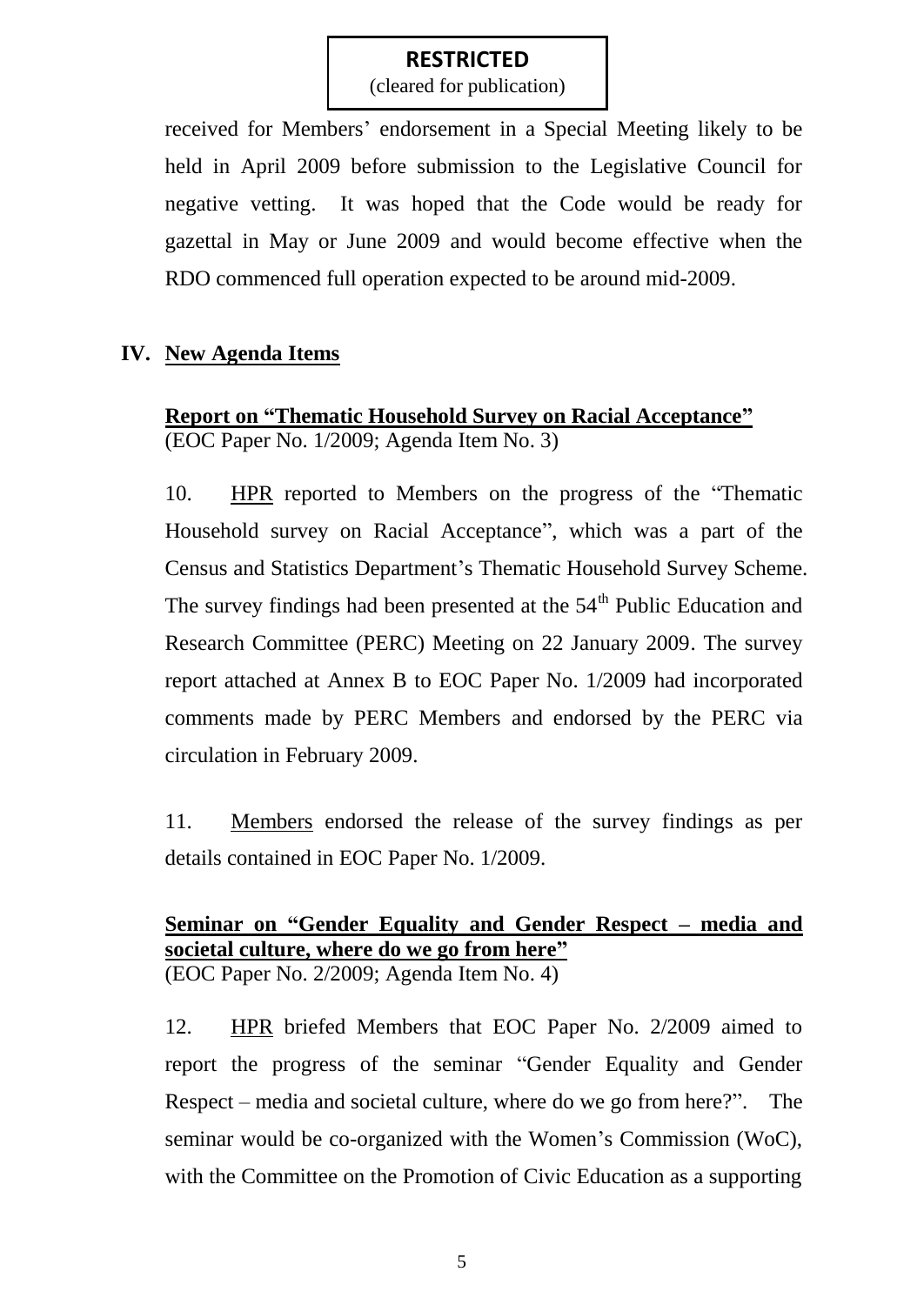(cleared for publication)

organization.

13. The seminar was a follow-up of EOC"s recent Survey Report on the project titled "Study on Public Perception of Portrayal of Female Gender in the Hong Kong Media' as discussed at the 74<sup>th</sup> EOC Meeting. Renowned speakers have been invited to share with participants on mainstreaming gender equality and gender respect, media and social culture at the seminar. Members were cordially invited to attend. HPR explained that since the venue of the seminar booked by the WoC was a government facility, no rental expense would be incurred. Budget for this seminar was to be capped at \$34,000 to be shared equally by the EOC and WoC. Members' comments and endorsement on the budget of the seminar were requested.

14. Members in general considered the venue and the budget acceptable and endorsed EOC Paper No. 2/2009.

#### **Review of Work of EOC in 2008**

(EOC Paper No. 3/2009; Agenda Item No. 5)

15. EOC Paper No. 3/2009 provided a statistical presentation of the work of the EOC, as well as work / project progress in 2008 and the status regarding legal assistance court actions since the second half of 2008. C/EOC invited questions from Members on the work and progress contained in the paper.

16. Members posed a question related to the written submission and verbal representation to the Panel on Security as reported on page 3 of Annex 2 of the paper, in relation to allegations on some police officers who deliberately took advantage of sex workers in undercover operation and raised concerns on whether any guidelines existed on police's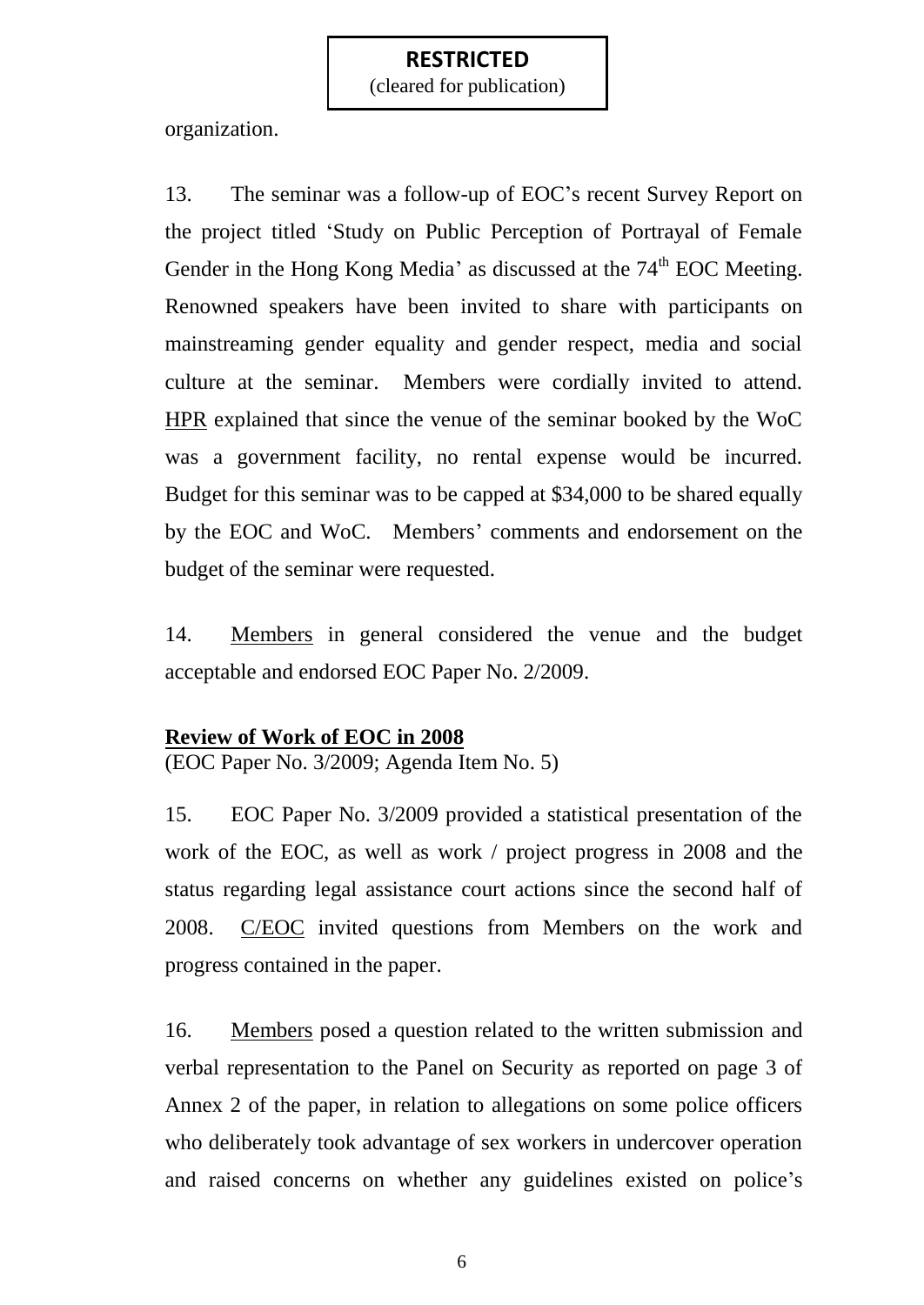(cleared for publication)

actions in respect of sexual harassment and race discrimination issues. HPR explained that he had been invited to provide advice on guidelines and briefings to the police in respect of discrimination issues from time to time since 1996. Recently, in view of the amendment to the Sex Discrimination Ordinance and the enactment of the Race Discrimination Ordinance, he had been invited again to conduct a related briefing to police officers. From his understanding, there were related guidelines issued by the Police Headquarters on which the EOC had provided comments before. In view of Members' concerns, he would contact the police to see if there was a need to help them review their existing guidelines and ensure appropriate training / refresher training on issues related to discrimination was provided to frontline and new recruited police officers accordingly.

17. In response to a question raised by a Member on the progress of a legal assistance case, CLC replied that the EOC was seeking legal advice on the case.

18. Members noted EOC Paper No. 3/2009.

#### **EOC's Thematic Work Plan for 2009/2010**

(EOC Paper No. 4/2009; Agenda Item No. 6)

19. DPA briefed Members that EOC Paper No. 4/2009 provided information on EOC"s work plan for 2009/10. The work plan provided information on areas which EOC would accord priority and give special attention, in addition to other regular work and invited Members to give their views and comments.

20. In response to a question raised by a Member on the update regarding Government's proposal made in January 2006 in respect of the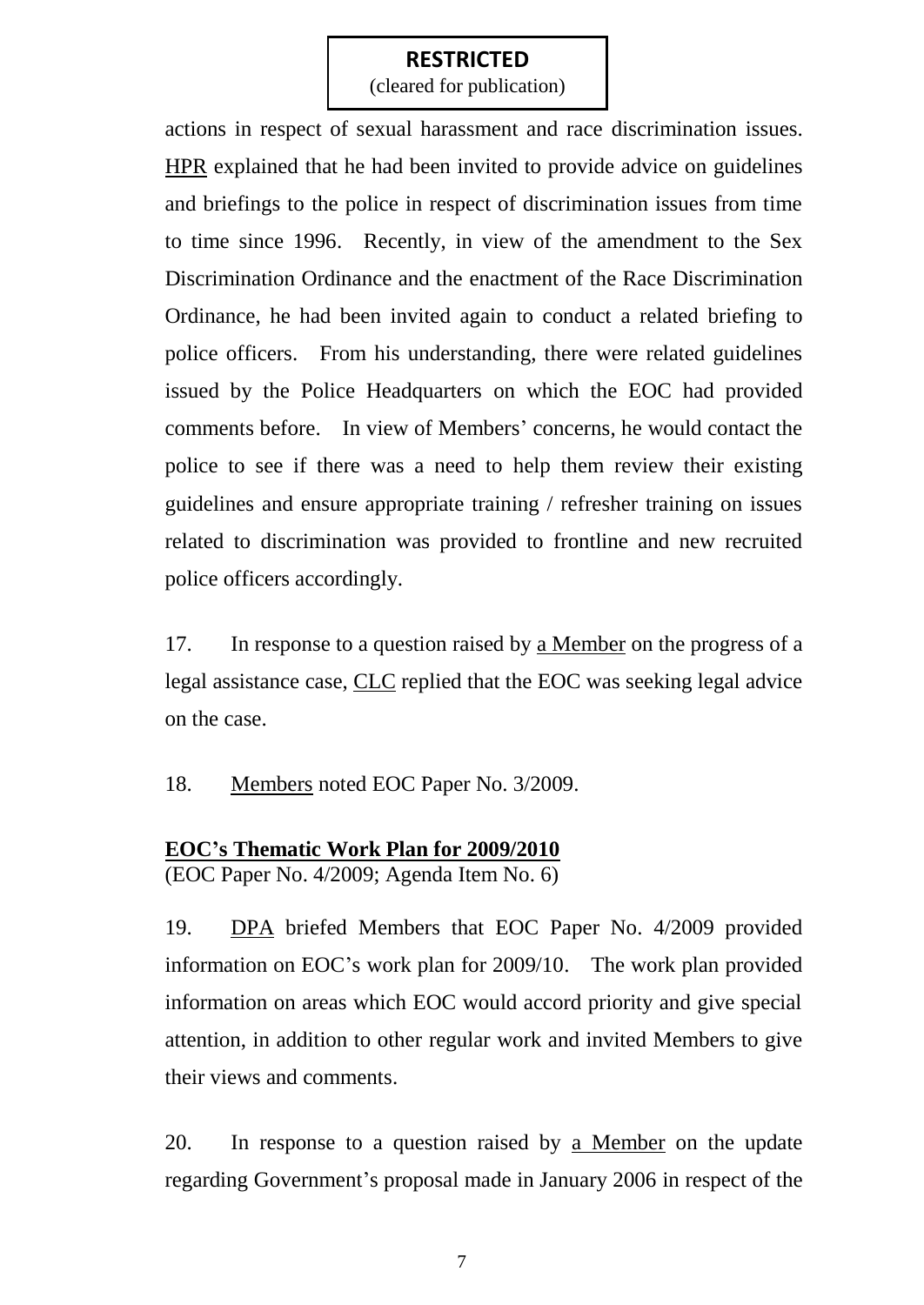(cleared for publication)

Chairperson"s post and the appointment of a Chief Executive Officer as a statutory appointee as mentioned in page 18 of the Appendix to EOC Paper No. 4/2009, C/EOC said that in view of Government's present stance on this subject, which was, in due course, to examine the matter taking into account actual operational experience and the views earlier expressed by the Legislative Council Members, the Working Group would now focus its work on the other 2 terms of reference, which were mainly related to the review of the organizational structure in general and manpower support of the EOC.

21. Members noted EOC Paper No. 4/2009.

#### **Budgeting and Planning for the 7th Series of TV Docu-Drama** (EOC Paper No. 5/2009; Agenda Item No. 7)

22. HCCT outlined the pertinent information as contained in EOC Paper No. 5/2009, which was to seek Members' approval on the production of a new series of TV docu-drama titled "A mission for equal opportunities" in 2010/11.

23. In response to a question raised by a Member, ACCT replied that upon Members" approval, commitment of \$1.2M would be set aside for this purpose in the 2008/09 financial year. Members also noted that in the planned series, the costs would cover the production of 6 episodes of half an hour programme for TV broadcast, duplication of 2,000 copies of the episodes in DVD format for free distribution after broadcast on TV, and promotional activities of the programme. As with past practice, a copy of the DVD would be sent to Members for their viewing.

24. Members endorsed the production of a new docu-drama series for 2010/2011 and approved the budget of \$1.2m for this purpose as per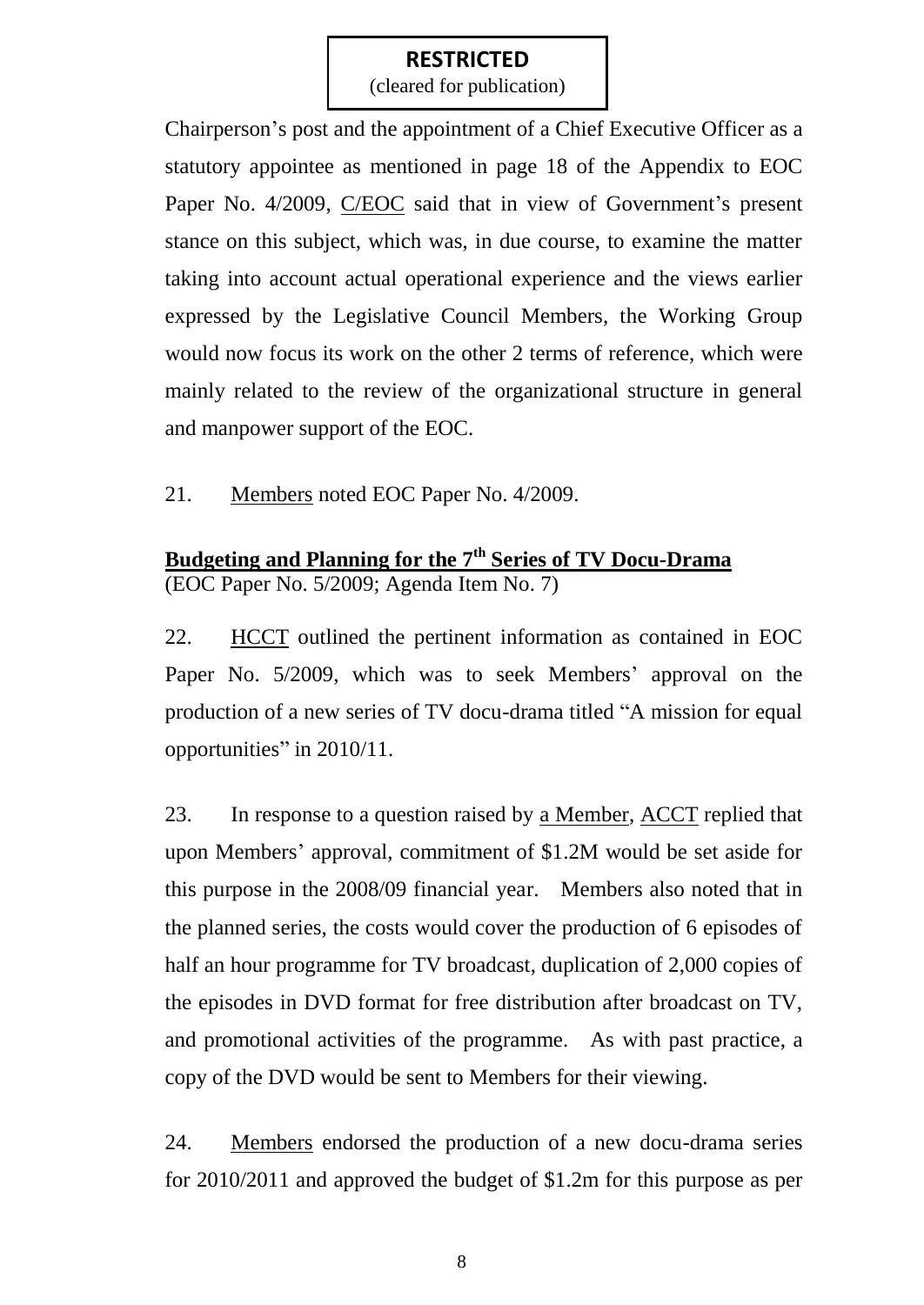(cleared for publication)

details contained in EOC Paper No. 5/2009.

# **Reports of the Legal & Complaints Committee, Community Participation & Publicity Committee, Public Education & Research Committee and Administration & Finance Committee**

(EOC Paper No. 6/2009; Agenda Item No. 8)

25. EOC Paper No. 6/2009 contained information on the work of the respective EOC Committees. On the work of the Administration and Finance Committee (A&FC), DPA highlighted to the Meeting the decision of the A&FC at its  $50<sup>th</sup>$  Meeting held on 4 March 2009, of not to pursue at this juncture on changing to Open-ended Employment Contracts for staff. Details of the considerations of the A&FC were listed in paragraphs  $5 - 8$  of Appendix 4 to the paper. ACCT also went through with Members the Draft Annual Budget of the Commission for 2009/10 with details as contained at Annex I of Appendix 4.

26. Members noted that there was an estimated deficit of \$3.26M from additional staffing requirement for the Race Discrimination Ordinance (RDO) in 2009/10. DPA supplemented that the Government had recently informed the EOC verbally that additional recurrent resources would be provided for the EOC to recruit the required additional staff for implementation of the RDO in 2009/10. The EOC office would follow up with the Government for a written confirmation in this respect. Some Members suggested that the office should proceed to recruit the required staff according to EOC"s original bid as soon as possible in view of the lead time required for recruitment. Moreover, the Administration and Finance Committee should be informed if more were required but there was insufficient funding. The office would follow up on this matter accordingly.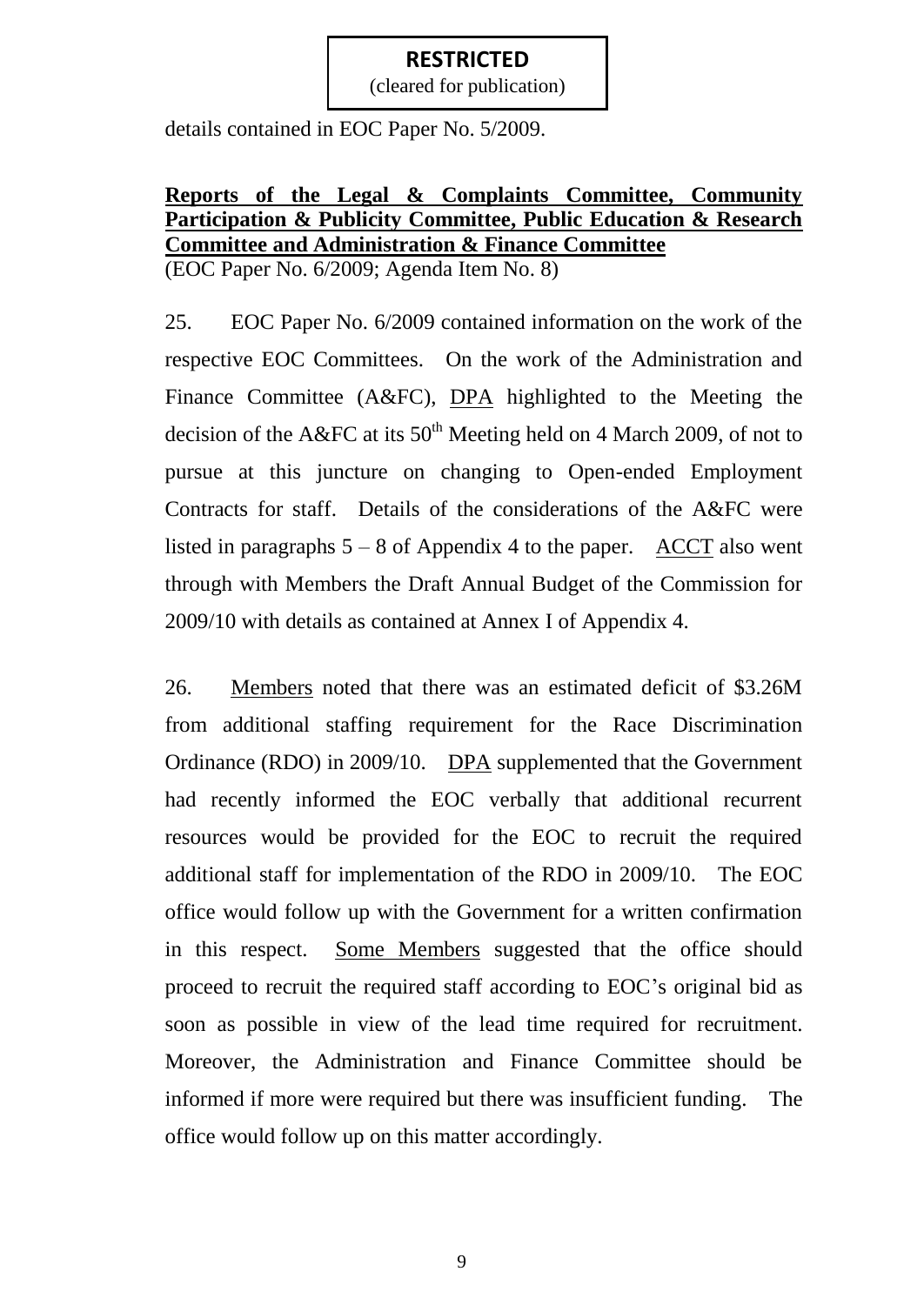(cleared for publication)

27. Members noted EOC Paper No. 6/2009.

#### **Any Other Business**

(Agenda Item No. 9)

## **Update on the "Value for Money" Audit carried out by the Audit Commission**

28. C/EOC said that the "Value for Money" Audit on EOC by the Audit Commission as reported to Members in the 74<sup>th</sup> Meeting had been completed. The Audit Commission had provided a draft report to him and invited EOC"s responses. In view of the confidential requirements on the handling of the audit report and the pressing time schedule provided by the Audit Commission, he and the office had provided initial responses for consideration of the Audit Commission.

29. Members deliberated on the subject and it was decided that a Special Meeting should be convened on 26 March 2009 (Thursday) from 1:00pm to 3:00pm for Members to have sight of the draft report and the initial responses submitted to the Audit Commission so that they could also provide their views and responses on matters warranted for the Audit Commission to consider.

[Post-meeting note: A Special Meeting was convened on 26 March 2009 accordingly at the EOC office. Views and comments from Members on the audit report were provided to the Audit Commission for consideration.]

## **Terms of Reference (TOR) of the LCC**

(EOC Paper No. 7/2009 tabled)